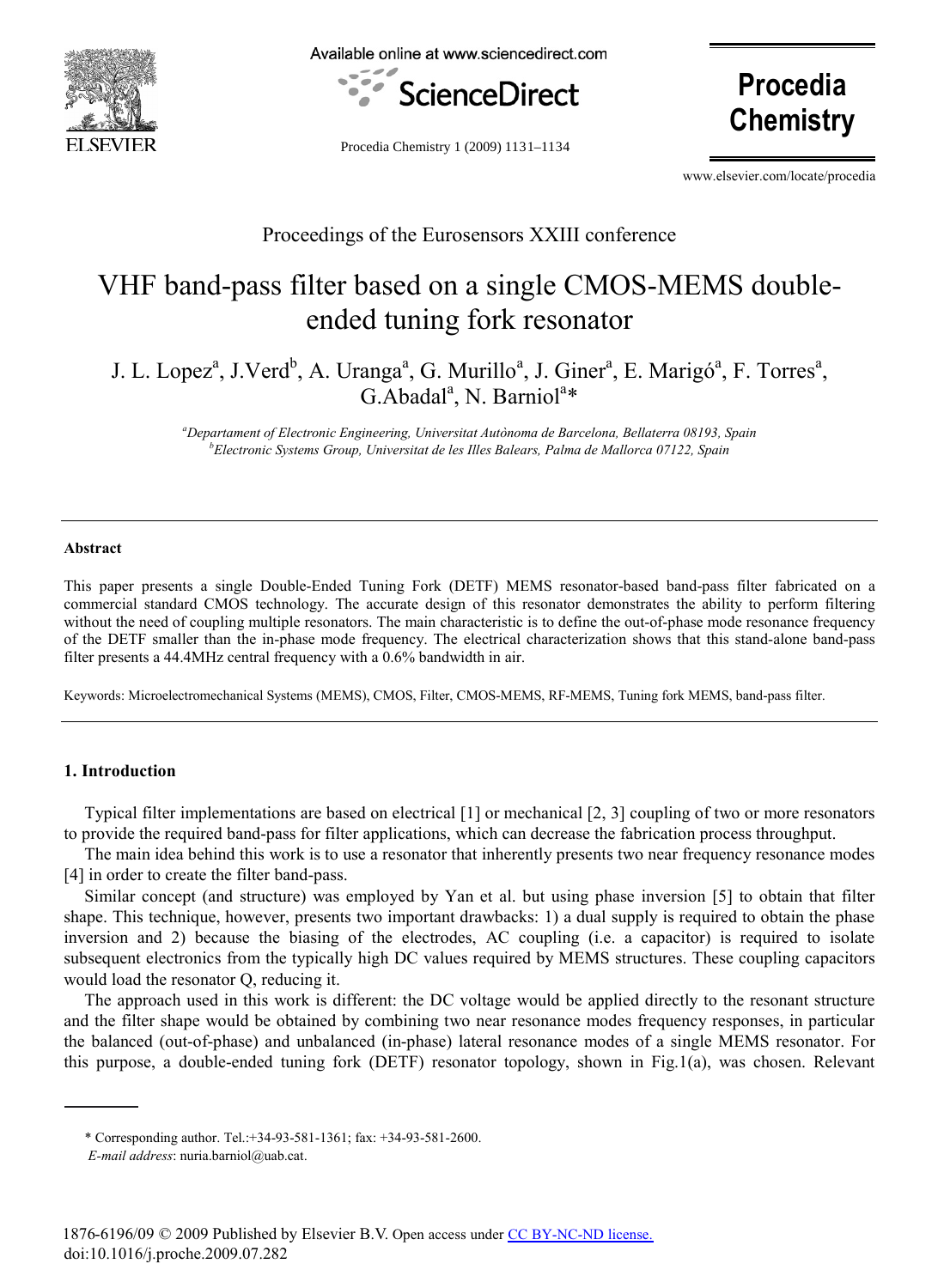dimensions are: beam or tine length (*L*), Support length (*L<sub>s</sub>*), decoupling area width (*W<sub>da</sub>*), resonator width (*W*), support width (*k*) and distance between tines (*2·d*).

Fig1(b) shows the electric equivalent circuit of the resonator in which each RLC branch models each resonance vibration mode. The inverter in one of the branches models the different sign phase shift between the resonance modes that was observed in experiments [6, 3]. Fig.1(c and d) show electrical simulations for two scenarios: a) The balanced or out-of-phase mode frequency  $(f_2)$  is higher than the one of the unbalanced or in-phase  $(f_1)$  and b) the opposite situation. It can be observed the shape of a bandpass filter on the second scenario  $(f_2 < f_1)$ .

#### **2. Resonator fabrication and description**

The used resonator is completely fabricated on a CMOS commercial technology, AMS 0.35µm CMOS technology, using the capacitor module composed by two polysilicon layers, and is released using a one-step maskless etching, according to the technique used in [7, 8]. Resonator dimensions are: *L*=8.7 m, *W*=470 nm,  $W_{da}$ =400 nm,  $L_s$ =400 nm and  $W_s$ =700 nm whereas the gap distance is set to 100nm. Fig. 2 shows the SEM image of the released resonator and Fig.3 shows the FEM simulations of the structure that demonstrates that for the given resonator dimensions balanced resonance frequency is lower than the one of the unbalanced mode, and consequently the measured magnitude response shape is expected to be like Fig.1(d). The frequency difference between modes (in-phase and out-of-phase) and their order can be modulated as a function of the double-ended tuning fork tines separation (*2d*) [5]



Fig.1 (a) DETF resonator topology, relevant dimensions are shown. (b) Electrical equivalent model of the DETF resonator considering balanced (out-of-phase) (*f<sub>i</sub>*) and unbalanced (in-phase) (*f<sub>i</sub>*) lateral resonance modes. (c) Electrical model simulation with  $f_1 < f_2$ . (d) Electrical model simulation with  $f_2 \leq f_1$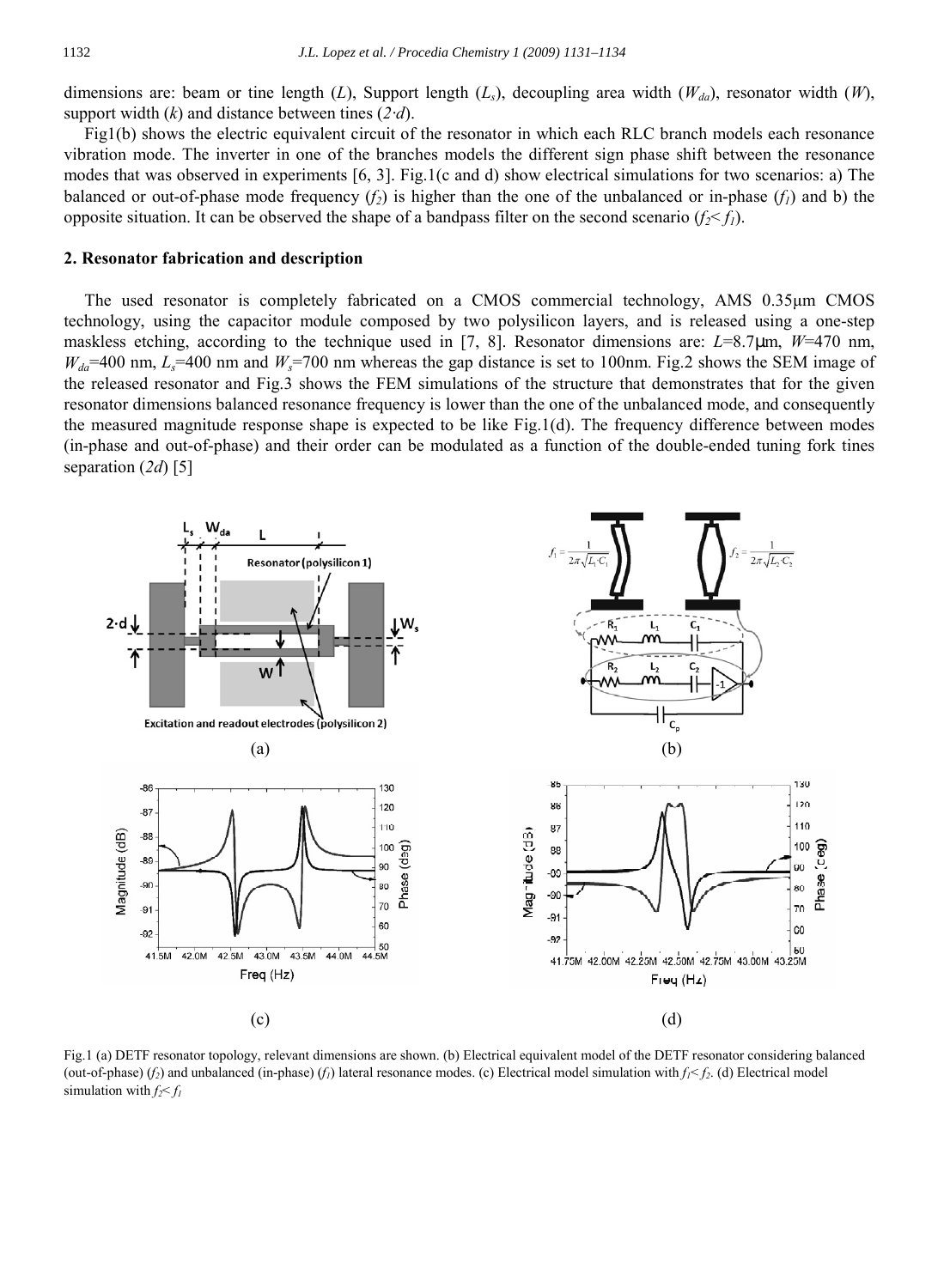

Fig.2 SEM images of the released DETF resonator.



Fig. 3: FEM mechanical simulations (using Coventor) of the two first lateral modes. (a) in phase and (b) out of phase

#### **3. Experimental results and discussion**

This MEMS filter is measured using a manual probe table for direct on-chip measurement and a network analyzer (Agilent E5100A), using the test setup depicted also in Fig.2.. Fig.4(a) shows the S21 frequency response of the DETF filter for different DC biasing voltages. Fig.4(b) shows the relative frequency response (subtracting the feedthough signal) to easily appreciate the band-pass filter shape. These measurements show (as predicted) a bandpass like frequency response, similar to the electrical simulations. Although the stop-band attenuation is below 3dB, and therefore no bandpass can be defined, the present resonator demonstrates the feasibility of obtaining a band-pass filter using a single resonator and a single DC supply. In particular a band pass filter with central frequency of 44MHz, 0.6% bandpass and 0.5dB ripple is demonstrated.

Compared to other reported works [4, 5, 3], the presented CMOS-MEMS resonator gives similar performance but provides the benefit of monolithical integration with CMOS, enhancing the possibilities for RF-MEMS in filtering applications. We expect that using CMOS circuitry to prevent Q loading [9] and reducing the transducing gap up to 40 nm [8] will enhance the stop band attenuation providing a better filter performance than the state-of-the-art using mechanical coupling [3].